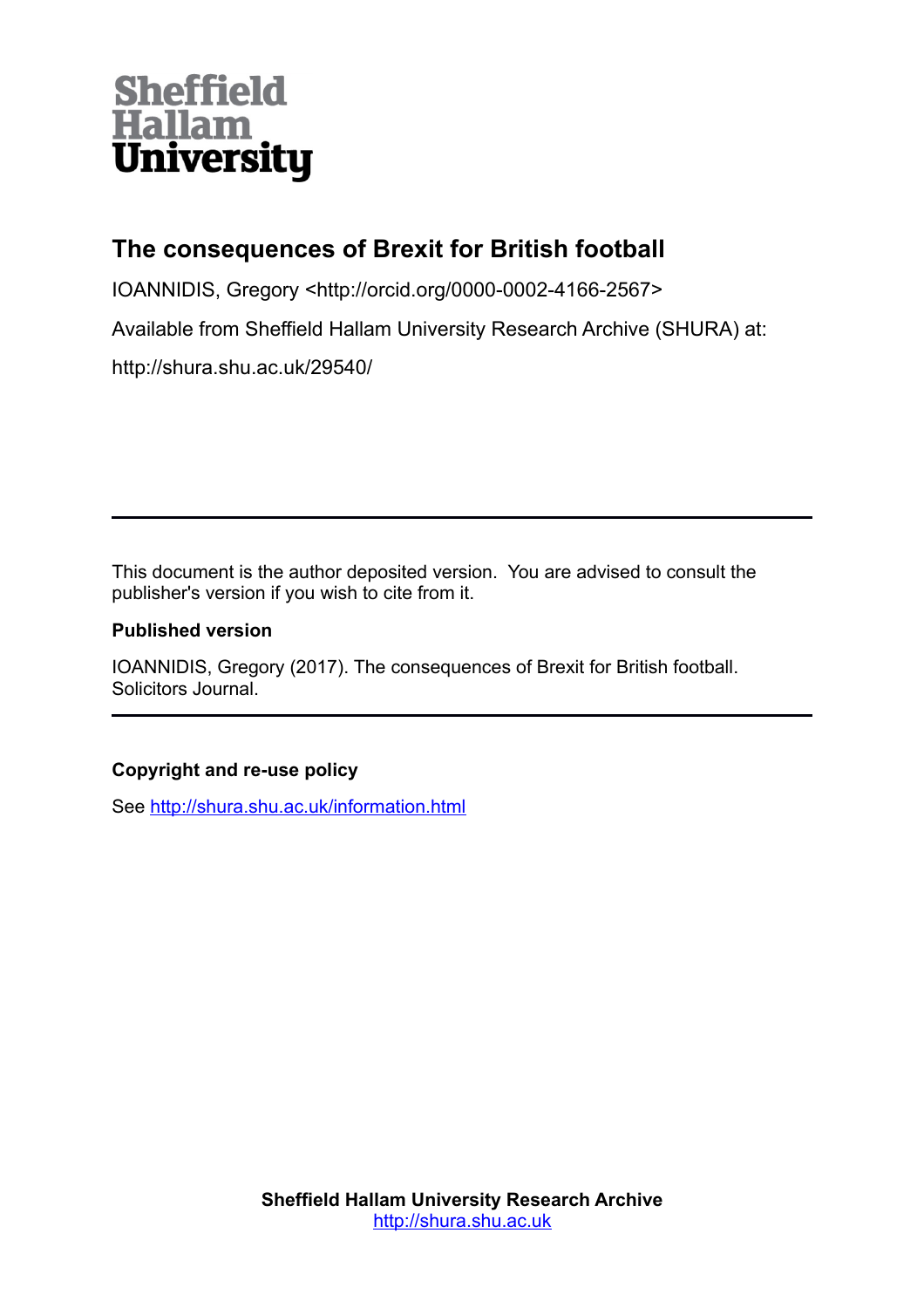#### **The Consequences of Brexit for British Football and the Impact on Football Law**

*Dr. Gregory Ioannidis<sup>1</sup>*

#### **Introduction**

After a series of political manoeuvres and parliamentary, constitutional, and judicial controversies, the government has triggered article 50, which opens the door for Britain's exit from the EU. This decision will have a major effect on every facet of people's lives and it will create several socio-economic ramifications. Football is one of the areas that it is anticipated it will be affected. Given the significant role football plays in society, with its considerable financial parameters, Brexit and its consequences for British football cannot be dismissed at face value.

#### **Free movement**

One of the four fundamental freedoms guaranteed by the European Union (EU) is the right of EU citizens to move freely within the member states of the EU for the purposes of employment. As things stand, EU citizens (including football players currently working in the UK) will continue to enjoy this freedom, until the Brexit process has been completed. Upon completion of the Brexit process, the government must have in place an agreement, which determines its relationship with the EU and consequently the rights of EU citizens in the UK.

In the premises, it is difficult to pre-determine the stance of both parties to this negotiation process. Given that rights of millions of people will be affected and, if prudence and logic prevail, it is highly likely concessions will be made by both parties and the negotiated settlement may produce a 'freedom of movement' outcome, which remains unchanged and/or by and large, maintains the main pillars of such freedom.

In the event, however, where there is no agreement as to the particulars of such relationship, the UK will be forced to negotiate different individual agreements with different member states of the EU, making the process, thereby, time-consuming, expensive and uncertain. This will have an impact on EU players who will be unable to move freely and seek employment in the UK. Although an argument has been made that those EU (including EEA) citizens already residing in the UK prior to Article 50 being triggered should be afforded the existing rights, including the right to work, the current government has refused to offer such blanket rights to EU/EEA citizens, unless there is a reciprocal arrangement for British citizens who currently reside in the EU. This, of course, creates a political

 $1$  Dr Gregory Ioannidis is a leading sports lawyer and an anti-doping litigation expert. He is a resident author with the Solicitors Journal, Course Leader of the LLM International Sports Law in Practice at Sheffield Hallam University and an Associate at Kings Chambers.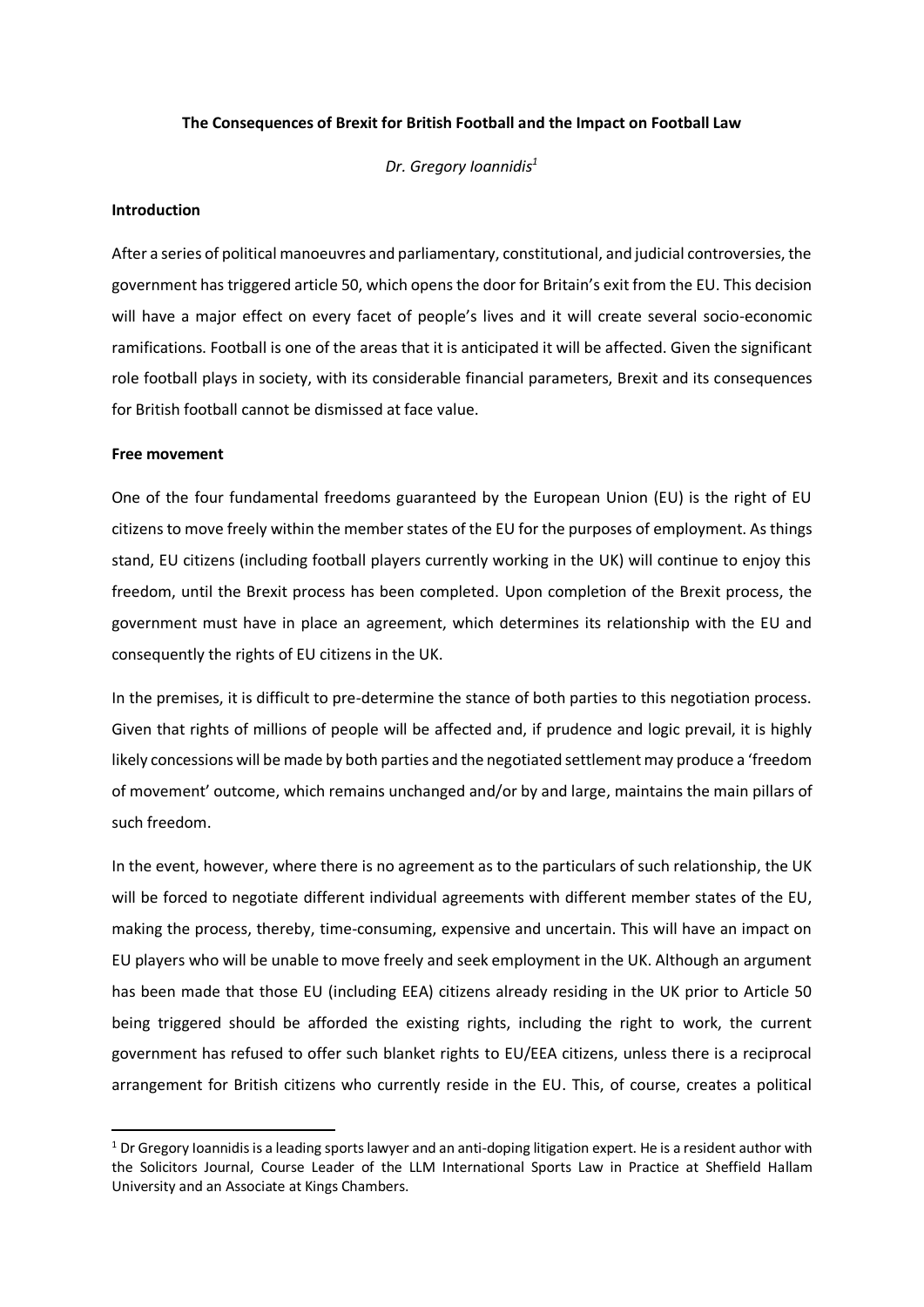anathema with serious economic and social ramifications, as the lives of individual citizens are being used as bargaining tools in this uncertain negotiation process.

#### **Brexit and The FA's Work Permit system**

The legitimate aim pursued by FIFA and UEFA and, consequently shared by The FA, is the development of national (local) players, hence, the creation of regulations that aim to restrict free movement in football. This means that every non-EU football player must apply for a Governing Body Endorsement (GBE) to The FA, before a work permit could be issued by the Home Office. Such permit can automatically be given to the applicant, if the latter has satisfied several stringent criteria that depend on the applicant's percentage of senior competitive matches with his national team, in the two years preceding his application. Such percentages are determined by FIFA's world ranking system:

- Ranking 1-10: 30% and above.
- Ranking 11-20: 45% and above.
- Ranking 21-30: 60% and above.
- Ranking 31-50: 75% and above.

In the event the applicant is unable to meet such criteria, there is an appeal (review) process, based on a points system, which takes into consideration the player's transfer fee (if any), the salary agreed for his services and how relative such salary is in comparison to salaries of other players in the league. Points could also be awarded to the applicant where consideration is given to the applicant's previous league and the level his previous club belonged to.

Notwithstanding the fact that the current work permit regulations were established for the best non-EU players, it is reasonable to suggest that the Brexit outcome will force The FA to re-consider and, possibly, re-adjust the current regulations, to accommodate not just the non-EU players, but also the EU players, in a future scenario where there is a failure of a trade agreement (and a freedom of movement and services agreement) between the UK and the EU.

It is submitted, that such re-adjustment will be the point of severe friction between The FA and the Premier League, as it is evident there are conflicting interests between the two regulators. The FA's primary consideration, on one hand, is a strong national team and, consequently, the development of national young players. This can only be achieved if such young players are given opportunities at the elevated level of competition that the Premier League can offer. On the other hand, the Premier League has a vested interest in maintaining a competitive league through strong individual clubs, who can employ the best players from around the world. This means that the less restrictions on the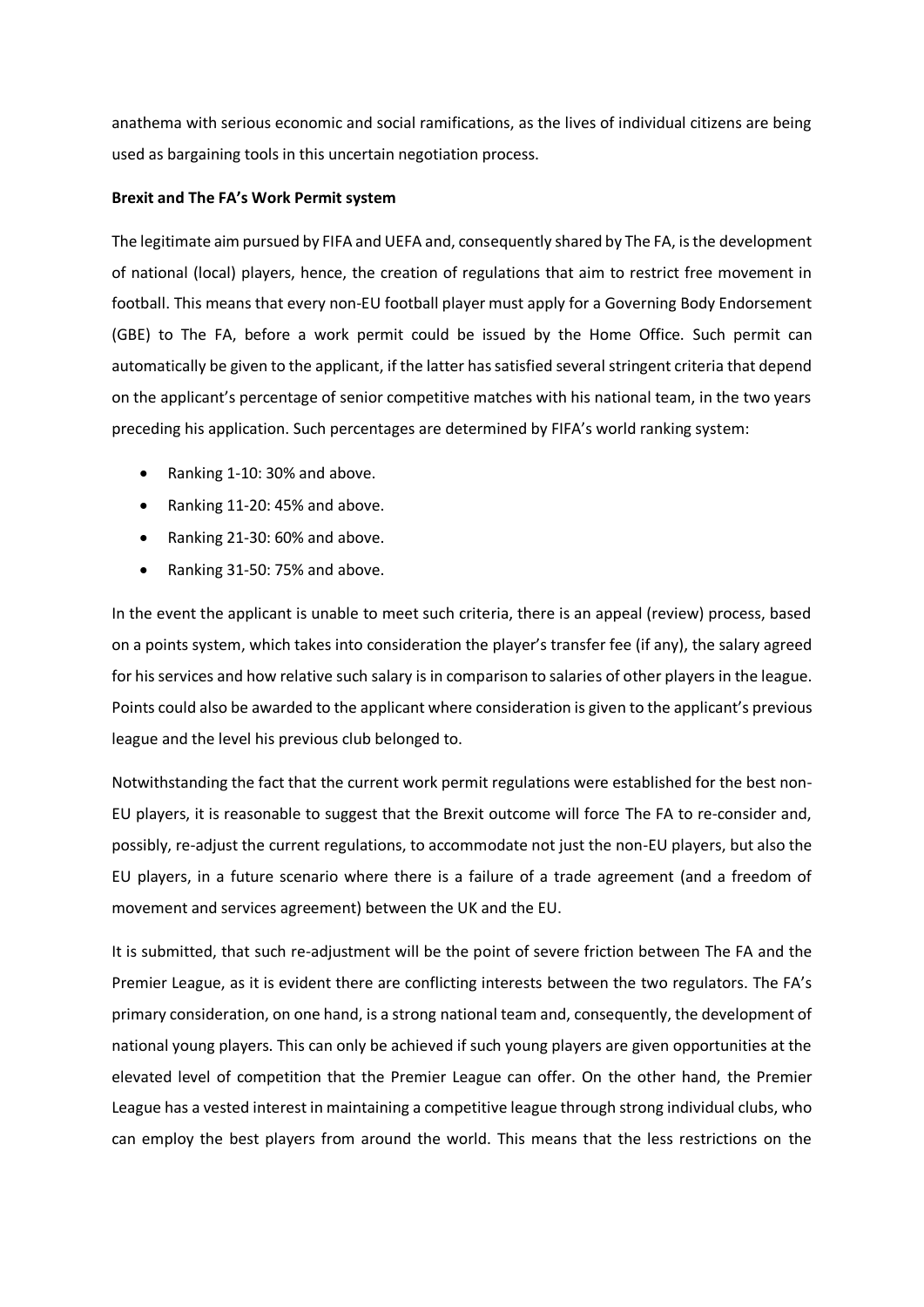movement of players, the higher the chances that the best EU and non-EU players could be attracted by the competitive and highly lucrative Premier League.

In the premises, it is submitted that the outcome of the UK's negotiations with the EU would also trigger a series of events, that, in the long term, could affect severely the competitiveness of domestic football in the UK. A restriction on the ability of clubs to recruit the players they desire, may affect their ability to create competitive squads. If British clubs are unable to compete effectively with their European counterparts, in the long term, the national product may suffer in terms of revenue that can be identified in sponsorship, broadcasting rights, merchandise sales, etc. Eventually, it would be a decision as to whether the national team is more important than individual clubs and, therefore, can justify the continuation of restrictive practices, as opposed to an exception to immigration controls for football players. The latter is a matter that must be decided upon by the government. Although the Chancellor suggested, last year, that highly skilled and highly paid workers from the EU would be exempt from post-Brexit immigration controls, it is highly likely that football players may not be included in the former category and, consequently, they may fail to gain such exemption.

#### **The Importance of FIFA's Article 19**

The impact assessed in the paragraphs above could become greater if the UK government fails to reach a satisfactory agreement on trade tariffs and free movement of people and services. *Article 19* of *FIFA's Regulations on the Status and Transfer of Players* states that international transfers, save for a limited number of exceptions, are only permitted for those who are over 18 years of age. One of these exemptions applies to players of EU/EEA origin, in which case the restriction is relaxed, to allow international transfers for those who are sixteen to eighteen years of age. If the UK fails to reach an agreement with the EU, it is submitted that UK clubs, could potentially lose the exemption to Article 19. The ramifications of such loss are great, considering the financial and football regulatory implications arising from a club's inability to recruit young players. Notwithstanding UEFA's restrictions placed on international transfers, regarding the *Financial Fair Play Regulations* and *Article*  19's applicability, where no EU/EEA countries are concerned, UK clubs will find themselves in a compromising situation, with inability to recruit players either way. The exemption to Article 19, in particular, is significant, as clubs prefer to recruit young talented players, in order to minimise costs and see a greater return in their investment of developing such young players.<sup>2</sup>

 $2$  The loss of the exemption to Article 19 could potentially affect the UK clubs' ability to make effective use of the *Home Grown Rule* regarding their EU players, for the purposes of UEFA competitions. Currently, clubs must register 25 players for the purposes of European competitions, 8 of which must be club trained or association trained. To be club trained, a player must have been registered with his current clubs for at least three seasons between the ages of 15-21.